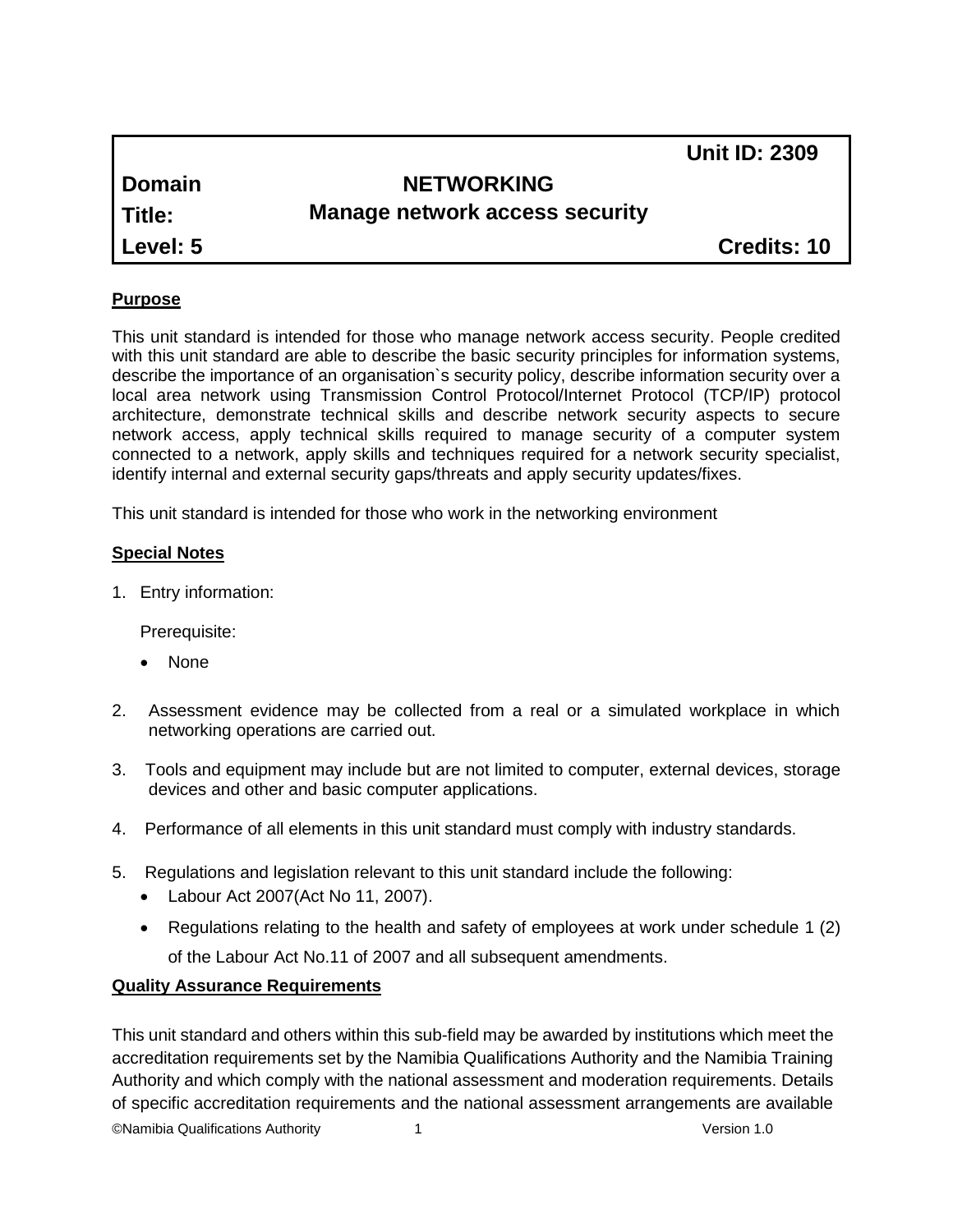from the Namibia Qualifications Authority o[n www.namqa.org a](http://www.namqa.org/)nd the Namibia Training Authority on [www.nta.com.na](http://www.nta.com.na/)

# **Elements and Performance Criteria**

# **Element 1: Describe the basic security principles for information systems**

#### **Performance Criteria**

- 1.1 Information confidentiality is described according to system security.
- 1.2 Information availability is described according to system security.
- 1.3 Integrity is described according to system security.
- 1.4 Non-repudiation is described according to system security.

#### **Element 2: Describe the importance of an organisation`s security policy**

#### **Performance Criteria**

- 2.1 Organisation`s security policy is identified.
- 2.2 The organisation`s security policy is analysed.
- 2.3 Security issues being addressed by an organisation`s security policy are identified.
- 2.4 Organisation`s security policy purpose is understood and interpreted.

#### **Element 3: Describe information security over a local area network using Transmission Control Protocol/Internet Protocol (TCP/IP) protocol architecture**

#### **Performance Criteria**

- 3.1 Information security is described according to physical/network access layer of TCP/IP protocol architecture.
- 3.2 Information security is described according to network/internet layer of TCP/IP protocol architecture.
- 3.3 Information security is described according to application layer of TCP/IP protocol architecture.

#### **Element 4: Demonstrate technical skills and describe network security aspects to secure network access**

#### **Performance Criteria**

©Namibia Qualifications Authority 2 Version 1.0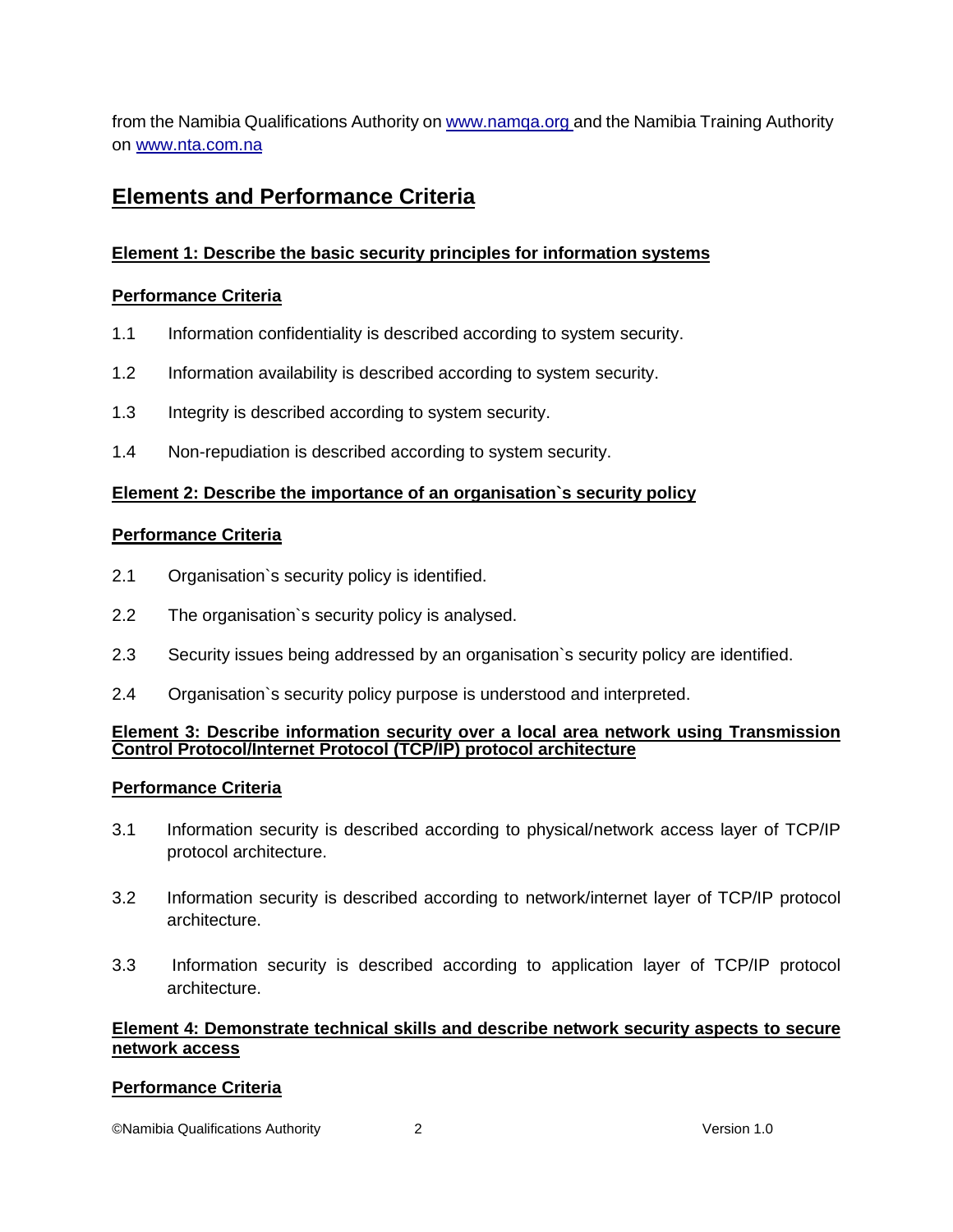- 4.1 Security protocols are identified and described.
- 4.2 Authentication protocols are identified and described.
- 4.3 Purpose and benefits of using a firewall are identified and described.
- 4.4 Purpose and benefits of using a proxy are identified and described.
- 4.5 Impact on a network functionality of a security implementation is determined based on a given connectivity scenario.

# **Element 5: Apply technical skills required to manage security of a computer system connected to a network**

#### **Performance Criteria**

- 5.1 Desktop computers are scanned for viruses.
- 5.2 Viruses found are recorded and removed according to industry's standards, procedures and to an organisation IT security policy.
- 5.3 Desktop computers are monitored for unauthorised and pirated software.
- 5.4 Incidences of unauthorised software are recorded.
- 5.5 Recording of viruses and unauthorised software are reported according to company`s standards and procedures.

## **Element 6: Apply skills and techniques required for a Network Security Specialist**

## **Performance Criteria**

- 5.1 Network security threats, exposures and violations are identified.
- 5.2 Network security measures and actions are taken according to an organisation IT policy (provided), procedures and requirements.
- 5.3 Back-ups of network software/IOS (Internet Operating System) is performed according instructions, procedures and specifications.
- 5.4 Access to the network is provided according to instructions, procedures and specifications.

# **Element 7: Identify internal and external security gaps/threats and apply security updates/fixes**